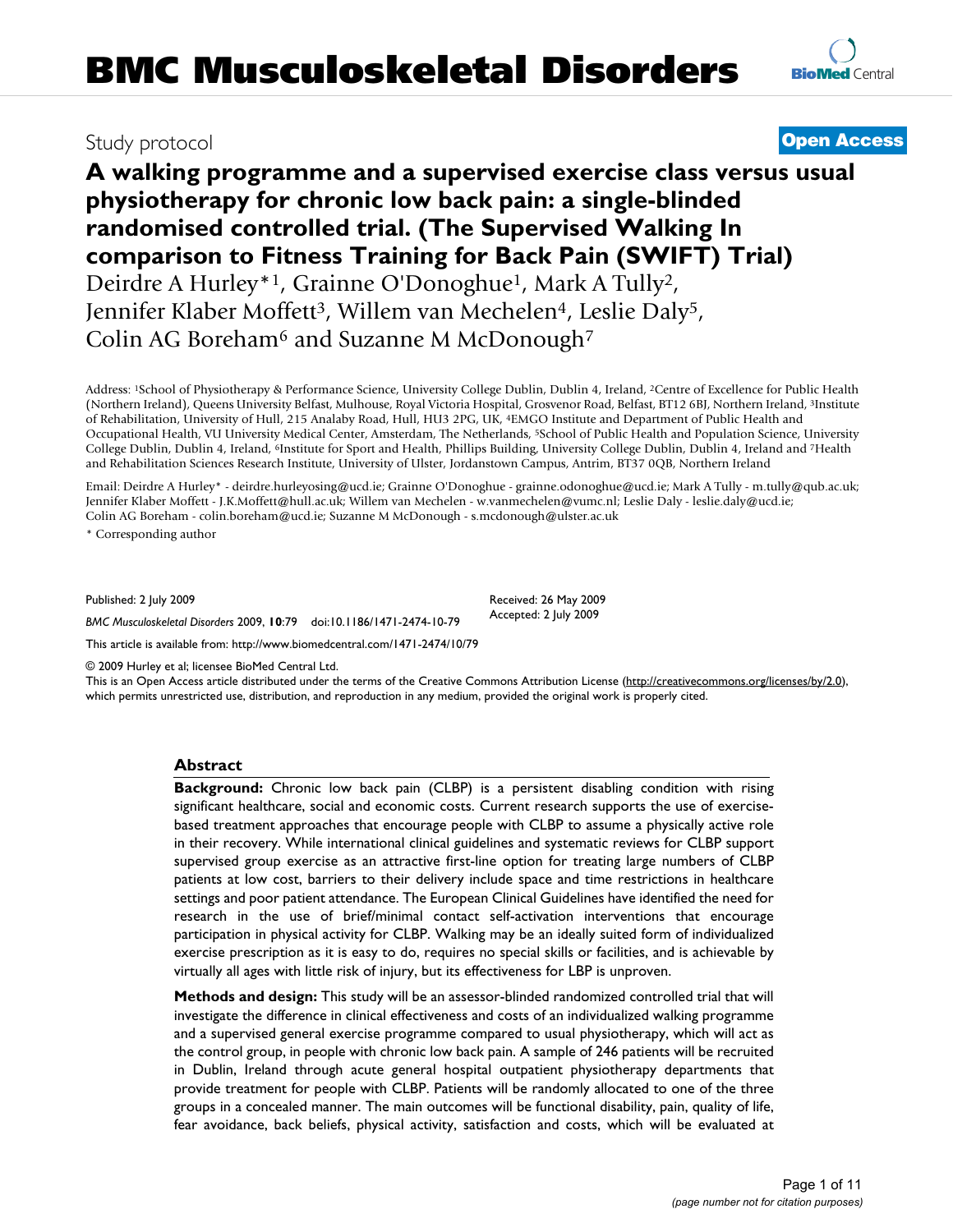baseline, and 3, 6 and 12 months [follow-up by pre-paid postage]. Qualitative telephone interviews and focus groups will be embedded in the research design to obtain feedback about participants' experiences of the interventions and trial participation, and to inform interpretation of the quantitative data. Planned analysis will be by intention to treat (quantitative data) and thematic analysis (qualitative data)

**Discussion:** The trial will evaluate the effectiveness of a walking programme and a supervised general exercise programme compared to usual physiotherapy in people with CLBP.

**Trial registration: Current controlled trial ISRCTN17592092**

#### **Background**

Chronic low back pain (CLBP) is a persistent disabling condition with rising significant healthcare, social and economic costs [1,2]. Current research and both European and American Clinical Guidelines supports the use of exercise-based treatment approaches that encourage people with chronic low back pain (pain >3 months) to assume a physically active role in their recovery [3-6]. However, these patients often report decreased habitual physical activity levels, believing that if movement hurts they may be re-injuring themselves, termed 'fear avoidance'[7,8].

The recent European Clinical Guidelines for CLBP concluded that supervised group exercise is an attractive firstline option for treating large numbers of CLBP patients at low cost [6]. The "Back to Fitness" physiotherapy-led supervised group exercise programme for CLBP was introduced in the UK in the 1990s [9]. Its effectiveness has been supported in several RCTs, reporting significant improvements in pain and disability compared to 'routine' physiotherapy (i.e. advice/education, passive mobilisation/manipulation)[10] and GP management [11], and it has been shown to be cost effective[11]. Nonetheless, a national survey by the Principal Investigator of public general hospitals in the Republic of Ireland (ROI), found that only 39% of responding physiotherapy departments were delivering group-based exercise programmes for CLBP, the main barriers being space and time restrictions, and insufficient staffing levels [12].

Furthermore, another limiting factor from the patients' perspective is poor adherence with the recommended exercises [13], and the requirement for regular attendance at the class with drop out rates of up to 30% being reported in the literature [14]. Given the difficulties and limited availability of supervised exercise programmes, an alternative clinically and cost effective approach to increasing the activity levels of patients with CLBP is warranted.

The European Clinical Guidelines have identified the use of brief/minimal contact self-activation interventions that encourage participation in physical activity for CLBP as an area for future research, particularly as this approach could result in significant cost savings if it proves to be at least as effective as other treatments [6]. For CLBP, there is moderate evidence from RCTs [15,16] and a systematic review [3] that brief information and advice to stay active are more effective than usual GP care in reducing LBPrelated disability, but not pain levels. However, there is limited evidence of the effects of self-activation interventions compared to supervised exercise programmes on pain and disability levels [17], and no evidence of the effects of either type of programme in increasing CLBP patients' level of participation in physical activities, return to work rates or psychosocial variables compared to 'routine' physiotherapy.

Walking may be an ideally suited form of exercise prescription as it is easy to do, requires no special skills or facilities, and is achievable by virtually all ages with little risk of injury [18,19]. General physical activity recommendations encourage individuals to accumulate 30 minutes of moderate intensity physical activity on five days per week [20] or 10,000 steps [21]; and there is evidence from a meta-analysis that healthy but sedentary individuals who take up a programme of regular brisk walking improve several known risk factors for cardiovascular disease [22]. There is limited evidence that people with LBP are less physically active and have altered patterns of physical activity than matched controls [23,24]. Several recent studies have reported that people with chronic LBP failed to reach the recommended 10,000 steps per day and took significantly less steps than healthy age-matched controls [24,25].

There has been minimal investigation of the effectiveness of walking programmes in LBP management. One RCT found unsupervised walking at a self-selected pace was less effective than individual physiotherapy or medical exercise therapy in reducing pain, disability, costs and increasing patient satisfaction levels in people with CLBP [26]. Participants in the walking group were instructed to walk for one hour three times per week at their convenience, preferably on alternate days. However, apart from one information session, participants in the walking group received no further contact or support from a health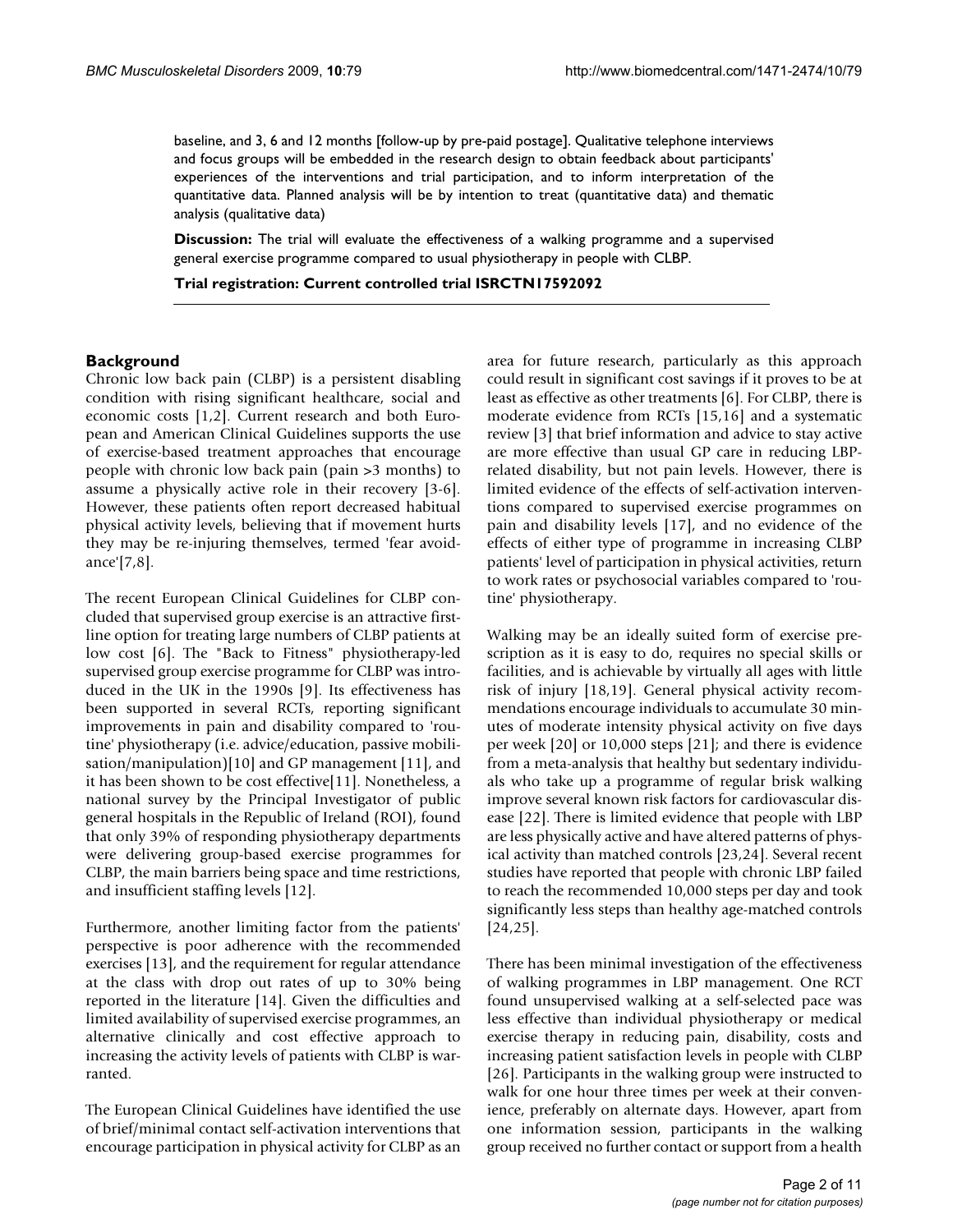professional, and their level of compliance or physical activity was not investigated. From a North American study back pain sufferers who participated in brisk walking for at least 3 hours per week reported reductions in low back pain, disability, and psychological distress [27]. Nonetheless, that trial was primarily designed to compare chiropractic and medical care for LBP, and thus patients did not receive any structured physical activity or exercise interventions and no details of the walking intervention are provided. Given the limited research to support or refute walking programmes in CLBP management, there is a need to investigate the effectiveness of such programmes in people with chronic LBP.

For the researchers designing such walking programmes, and the clinicians delivering them, the challenge is to devise an effective intervention that will motivate habitually sedentary people with LBP to be physically active. A Cochrane systematic review of interventions to promote physical activity concluded that a mixture of self-direction and on-going professional support can encourage adults to be more physically active [28]. A randomised controlled trial found that an eight-week low frequency progressive walking programme for 'normal' sedentary adults had high levels of adherence, and resulted in increased physical activity levels with no adverse effects or injuries, thus increasing its clinical application [29]. Another trial reported evidence for the benefit to fitness and cardiovascular risk of the '30 minute brisk walking, five days per week' message to people aged 50–65 years who participated in a 12 week unsupervised home-based walking programme that used pedometers as motivational tools [30]. Pedometers are simple to use, inexpensive devices that produce a user-friendly output (step count, duration) that serves as an effective motivator to increase physical activity [31].

A self-activation programme by walking may be a more pragmatic and less costly intervention than supervised exercise classes to promote increased physical activity levels in patients with CLBP. It has the additional advantages of supporting a larger population of CLBP patients at the same time, and by moving the emphasis away from the hospital setting could reduce the costs to the Health Service. Given that the majority of patients with CLBP currently receive a range of interventions within the scope of 'usual' physiotherapy (advice, passive mobilization/ manipulation, general exercise [32-34], this RCT will establish the difference in effectiveness of a walking programme and a supervised general exercise programme compared to usual physiotherapy, which will act as the control intervention, in subjects with chronic low back pain.

The *primary objective* is to:

(i) determine the difference between groups in mean change in functional disability at 6 months

The *secondary objectives* are to:

(ii) determine the difference between groups in mean changes in pain, health-related quality of life, psychosocial beliefs, days of sick leave, daily physical activity levels, self efficacy, readiness to change and patient satisfaction

(iii) determine the difference between groups in cost utility and the cost effectiveness of the alternative treatment programmes

(iv) determine the difference between groups in level of adherence to each intervention

(v) complete a qualitative exploration of subjects experience of each intervention

# *Hypotheses Tested*

The trial will test two 'null' hypotheses. The primary null hypotheses is that,

(a). in people referred for physiotherapy for chronic LBP there is no difference in clinical outcome and costs between those receiving a walking programme, a supervised general exercise programme and usual physiotherapy;

The secondary null hypothesis is that:

(b). subjects that have received a walking programme or supervised general exercise programme will not have changed daily physical activity levels compared to those who have received usual physiotherapy

# **Methods/design**

The Research Ethics Committees of the participating Dublin hospitals have granted approval for this study:

1. Adelaide and Meath Hospital incorporating the National Children's Hospital

- 2. Beaumont Hospital
- 3. Connolly Hospital
- 4. Mater Misericordiae University Hospital
- 5. St Vincent's University Hospital

The trial will be reported according to the recommendations of the CONSORT statement [35] and the flow of par-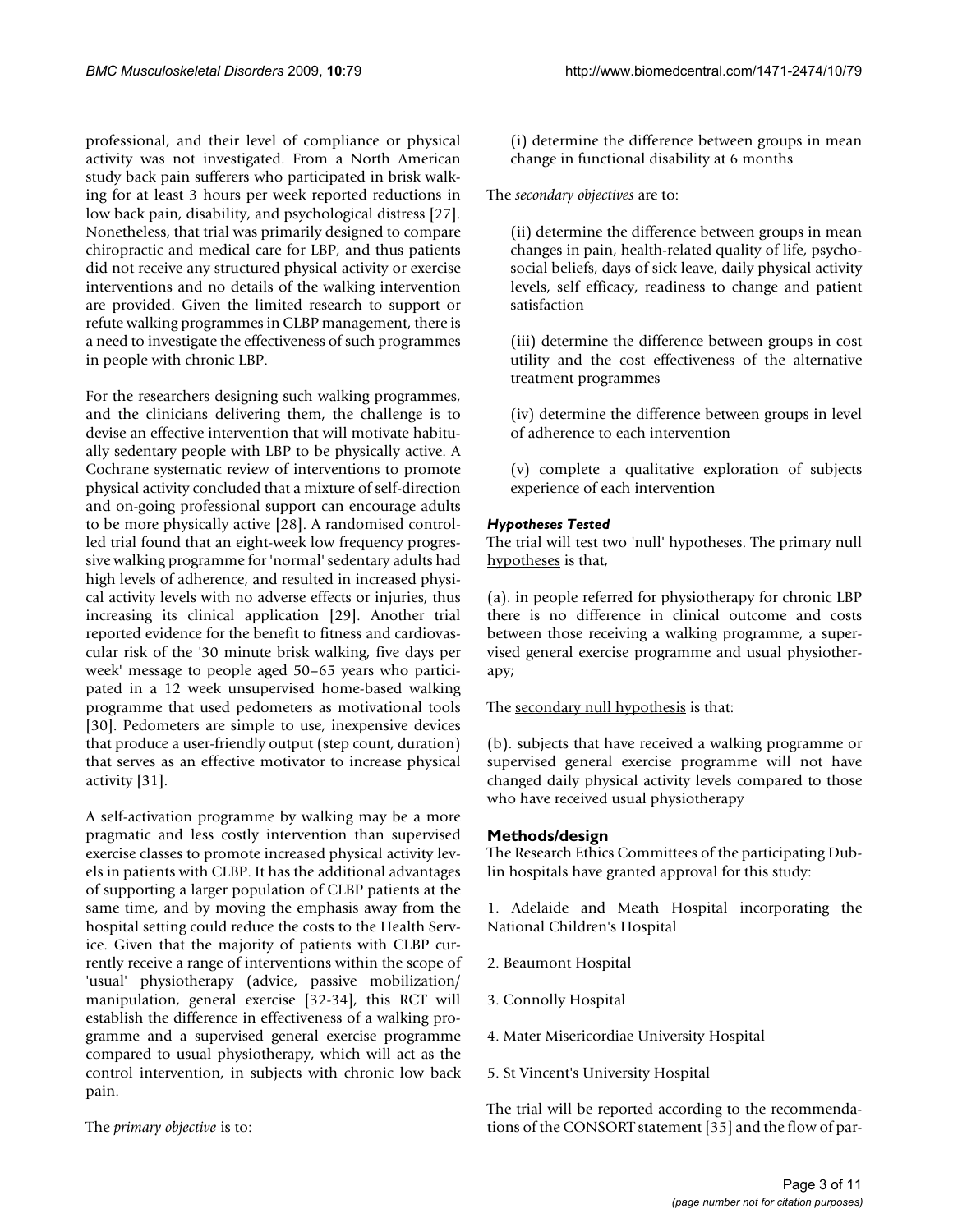ticipants through the study is represented in Figure 1. The quantitative study will establish the difference in clinical effectiveness and costs of a walking programme and a supervised general exercise programme compared to usual physiotherapy, which will act as the control intervention, for patients with chronic low back pain. The qualitative study will explore participants' experience of the study and the interventions.

# *Quantitative study*

#### *Design*

The study will be a prospective randomized controlled trial (RCT) with three arms (i) walking programme, (ii) a supervised exercise class, (iii) usual physiotherapy of up to 8 weeks duration. Outcomes will be assessed at baseline and 3, 6 and 12 months [follow-up by pre-paid postage].

# *Controlling bias*

The RCT design includes key methodological features that have been recognized as important in minimizing bias in clinical trials: true randomization, concealed allocation, specification of eligibility criteria, blind outcome assessment, blind analysis and intention-to-treat analysis.

# *Setting*

A sample of patients will be recruited in Dublin, Ireland through the physiotherapy departments of acute public hospitals that provide physiotherapy treatment for people with CLBP.



#### **Figure 1 Participant flow through the RCT (based on CONSORT statement)**.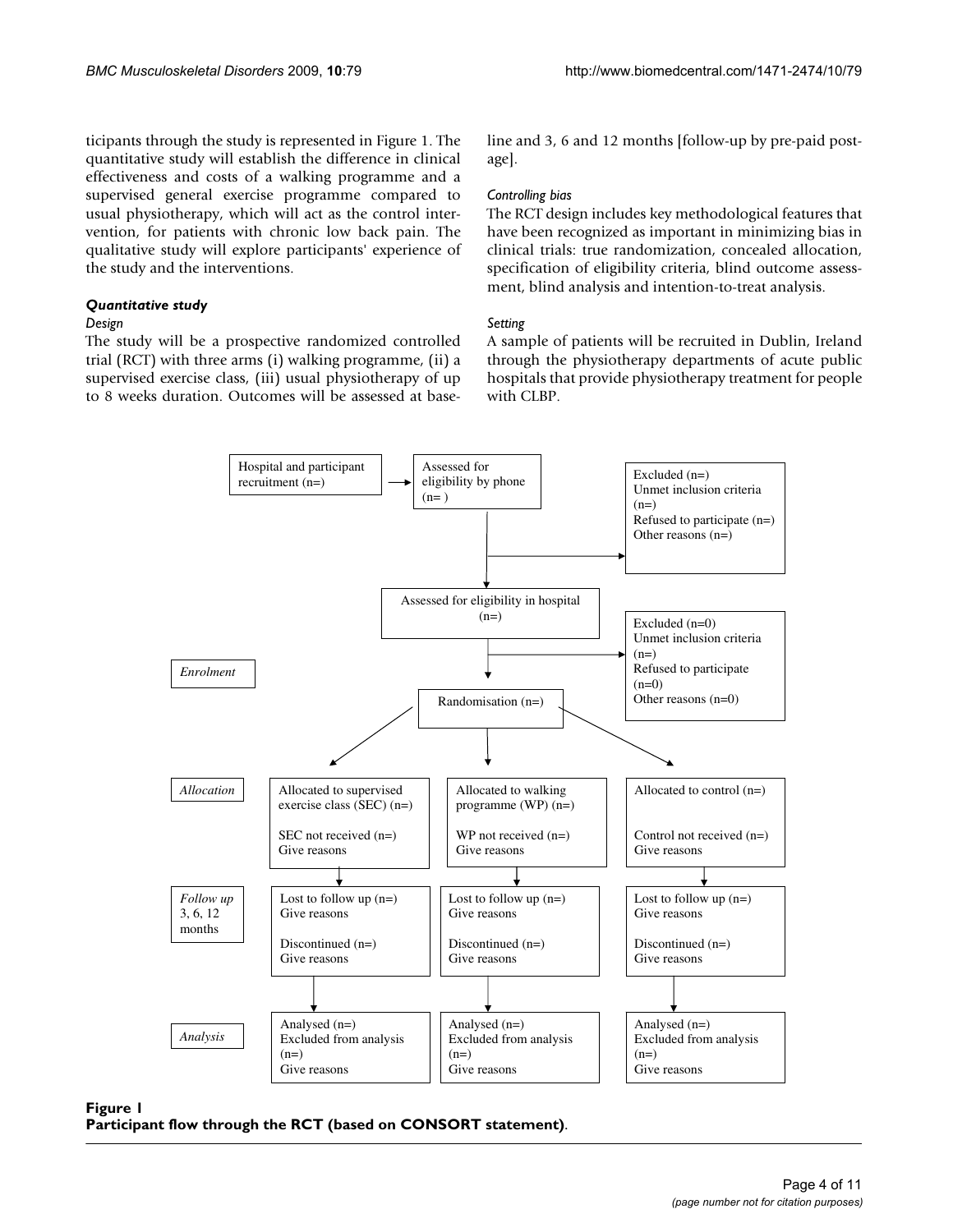# *Protocol protection*

The following mechanisms will be used to ensure the trial protocol is applied consistently: protocol manuals will be developed and all involved researchers and clinicians will be trained to ensure that subject screening, assessment, random allocation and treatment procedures are conducted according to the protocol; a random sample of 20% of treatment records in each group will be audited by a researcher not involved in the day to day running of the trial to check that treatment is administered as per the protocol; if any anomalies are found all treatment records will be checked. The treatment record forms will be completed by clinicians on every patient recruited to the study.

#### *Study population and recruitment*

# *Clinics and Clinicians*

The study will be conducted in several Dublin metropolitan acute general hospitals physiotherapy departments that provide rehabilitation for musculoskeletal conditions. The relevant hospitals will be contacted by telephone and email seeking expressions of interest to participate in the study. A meeting will be scheduled with each hospital's physiotherapy department manager to outline the project and distribute the outline protocol. Information meetings will be arranged with managers and treating physiotherapists to discuss the study background, aims and methodologies and to address their queries. Reception staff will be briefed on the study recruitment process, and patient appointment systems, paperwork and filing arrangements will be made. All participating physiotherapists involved in the interventions will attend training days in the School of Physiotherapy and Performance Science, University College Dublin. These days will be delivered by various members of the research team. The main focus of the training days will be to ensure that the interventions are standardized across all centres. A cognitive behavioural therapy (CBT) approach will be emphasized and performance indicators will be set for the physiotherapists to further ensure homogeneity of the active interventions.

In advance of the training days, a detailed trial manual will be distributed to the therapists. Their role in the study will be highlighted. They will also complete the PABs PT (Pain Attitudes and Beliefs of Physiotherapists) Questionnaire to establish their biopsycho-social or biomedical orientation to the management of CLBP [36].

# *Patients*

All eligible patients with chronic or recurrent LBP referred to the participating hospitals physiotherapy departments by general practitioners or hospital consultants will be invited to participate in the study by the Trial Co-ordinator in order of referral until adequate subject numbers are achieved. Patients will receive the initial contact by telephone to explain the trial procedures, to clarify interest and to screen eligibility, and will then be followed up by a letter containing the patient information sheet and an invitation to attend for baseline assessment. Suitable, interested patients will attend the relevant hospital's physiotherapy department, where detailed verbal explanations of the study protocol will be provided and, written informed consent will be sought by the Trial Co-ordinator. The Trial Co-ordinator will record the number of patients invited, the number who declined, ineligible patients and reasons.

# *Eligibility Assessment*

#### *Clinicians*

Chartered Physiotherapists who are eligible for membership of the Irish Society of Chartered Physiotherapists and are employed by one of the participating hospitals are eligible to participate.

# *Patients*

At the initial telephone contact and the baseline interview the Trial Co-ordinator will use a screening checklist to verify eligibility (Table 1). The Physical Activity Readiness Questionnaire (PAR-Q)[37] will be completed to determine whether medical clearance is necessary before trial participation.

#### *Randomisation*

Patients who have consented to participate will be randomly allocated in accordance with recognised procedures, by computer-generated random allocation sequences that will be prepared centrally by the trial statistician. This sequence will be used to randomly allocate each consenting, numbered subject to one of three study groups: supervised exercise class, walking programme or usual physiotherapy.

Stratification will be by hospital only and separate randomisation lists will be used for each hospital. Prior to randomisation each subject's group allocation preference will be sought and recorded by the Trial Co-ordinator in order to investigate whether treatment preference has any influence on outcomes.

The Trial Co-ordinator will telephone/text the Research Administrator who will provide a central, remote, telephone randomisation service, to obtain each consecutive subject's random group allocation. Following the baseline assessment an appointment for the relevant intervention will then be made by the Trial Co-ordinator. Each participant will receive a copy of 'The Back Book'[38] and be advised to read it before the first physiotherapy appointment. Participants allocated to the WP will be given an educational walking manual, and a Yamax Digiwalker Pedometer, instructed in its use and requested to wear it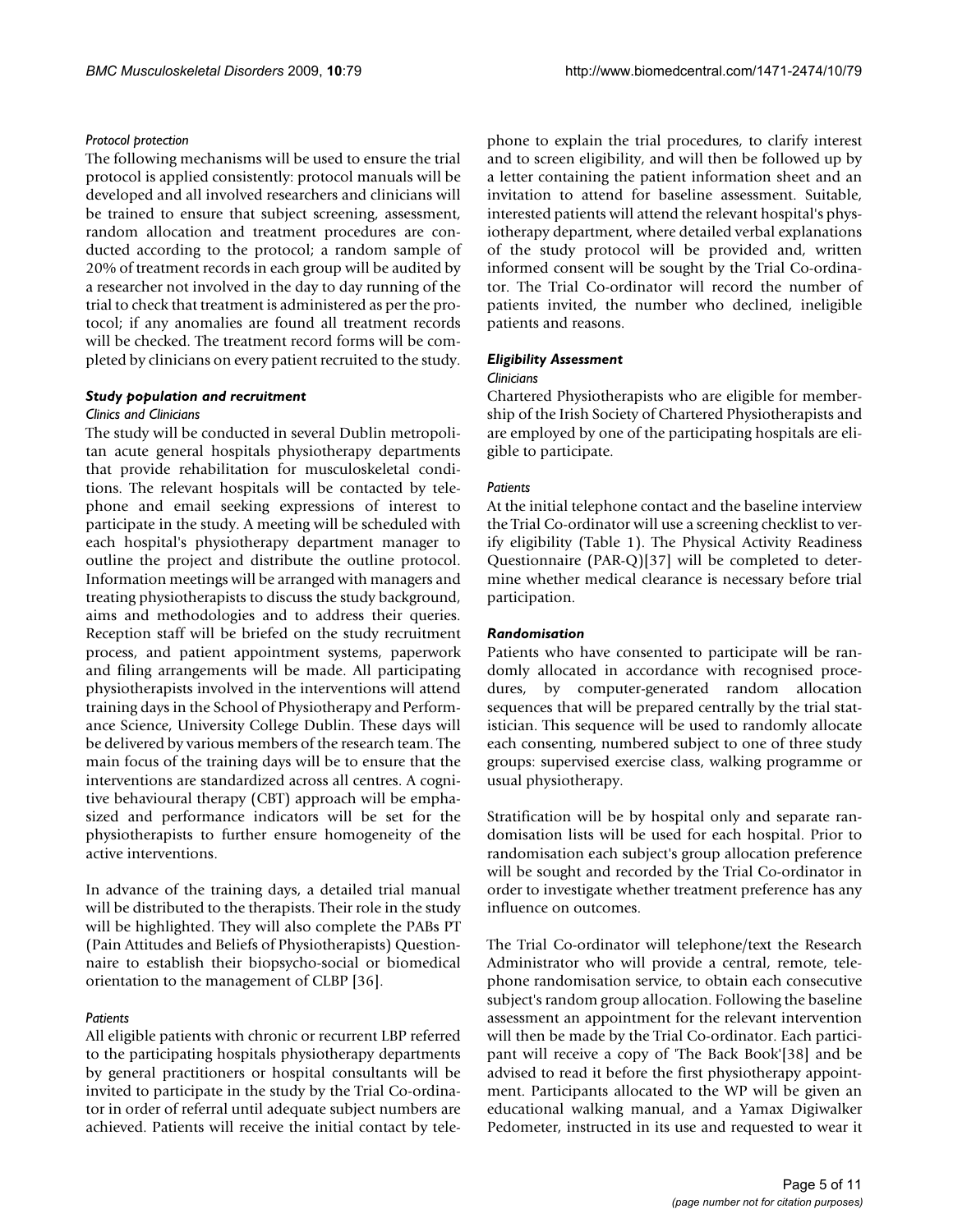#### **Table 1: Eligibility Criteria for the SWIFT Trial**

| Inclusion criteria                                                                                                                                                       | <b>Exclusion criteria</b>                                                                                                                            |
|--------------------------------------------------------------------------------------------------------------------------------------------------------------------------|------------------------------------------------------------------------------------------------------------------------------------------------------|
| Patients with chronic ( $\geq$ 3 months) or recurrent ( $\geq$ 3 episodes in previous<br>12 months) LBP of mechanical origin with/without radiation to the<br>lower limb | Currently or having received treatment for CLBP within previous 3<br>months                                                                          |
| Males/females between 18-65 years                                                                                                                                        | Red flags indicating serious spinal pathology, e.g. cancer, cauda equina<br>lesion                                                                   |
| No spinal surgery within the previous 12 months                                                                                                                          | Radicular pain indicative of nerve root compression                                                                                                  |
| Patients deemed suitable by their GP/hospital consultant to carry out an<br>exercise programme                                                                           | Patients diagnosed with severe spinal stenosis, spondylolisthesis,<br>fibromyalgia                                                                   |
| Patients willing to attend for an 8-week treatment programme of<br>exercise classes                                                                                      | History of systemic/inflammatory disease, e.g. rheumatoid arthritis                                                                                  |
| Access to a telephone (for follow-up support)                                                                                                                            | Patients with any confounding conditions such as a neurological disorder<br>or currently receiving treatment for cancer                              |
| Fluency in English (verbal and written)                                                                                                                                  | Patients with acute (< 6 weeks) or subacute LBP (6-12 weeks), provided<br>that they have experienced $\leq$ 3 LBP episodes during previous 12 months |
| 'Low' or 'moderate' levels of physical activity measured by the IPAQ<br>(< 600 MET-minutes/week)                                                                         | Unstable angina/uncontrolled cardiac dysrhythmias/severe aortic<br>stenosis/acute systemic infection accompanied by fever                            |
|                                                                                                                                                                          | Medico-legal issues                                                                                                                                  |
|                                                                                                                                                                          | Pregnancy                                                                                                                                            |

for seven days to record number of steps and habitual daily activity levels (frequency of walks, walk duration) in an exercise diary prior to the start of the intervention.

# *Blinding*

#### *Clinicians*

Due to the nature of the interventions it will not be possible to blind the participating clinicians to the group allocation of patients, but clinicians will not be involved in outcome assessment.

#### *Patients*

Due to the nature of the interventions it will not be possible to blind patients to their group allocation. The patient information leaflet will inform participants that they have an equal chance of receiving one of three physiotherapy approaches for low back pain management.

# *Assessors*

A blinded researcher will administer all outcome measures for postal follow-up. The Trial Co-ordinator will not be involved in follow-up outcome assessment. The statistician will be unaware of group allocation until completion of data analyses.

#### *Sample Size*

A total of 189 patients ( $n = 63$  per group) will be required for 80% power to detect a 4 point difference between groups on the primary outcome, the Oswestry Disability Index [39], with 95% confidence using a two-tail between-within repeated measures ANOVA test of difference between group means. Based on the results of previous LBP trials investigating exercise [11] and using postal follow-ups [40], we anticipate a 30% loss to follow-up. Thus we aim to recruit 82 subjects per group (total 246 subjects).

#### *Outcome Measures*

At the baseline assessment sociodemographic data (i.e. age, gender, education level, social status, occupation and work status, past medical history, LBP history), cardiorespiratory fitness using the shuttle walk test [41], blood pressure, Body Mass Index (BMI, kg/m2) and any previous treatment will be documented by the Trial Coordinator. A combination of recommended self-report valid and reliable outcome questionnaires [42] detailed below, and objective measurement will be used at baseline and follow-up (3, 6 and 12 months). The satisfaction questionnaire will only be administered at the end of scheduled intervention period (3 months).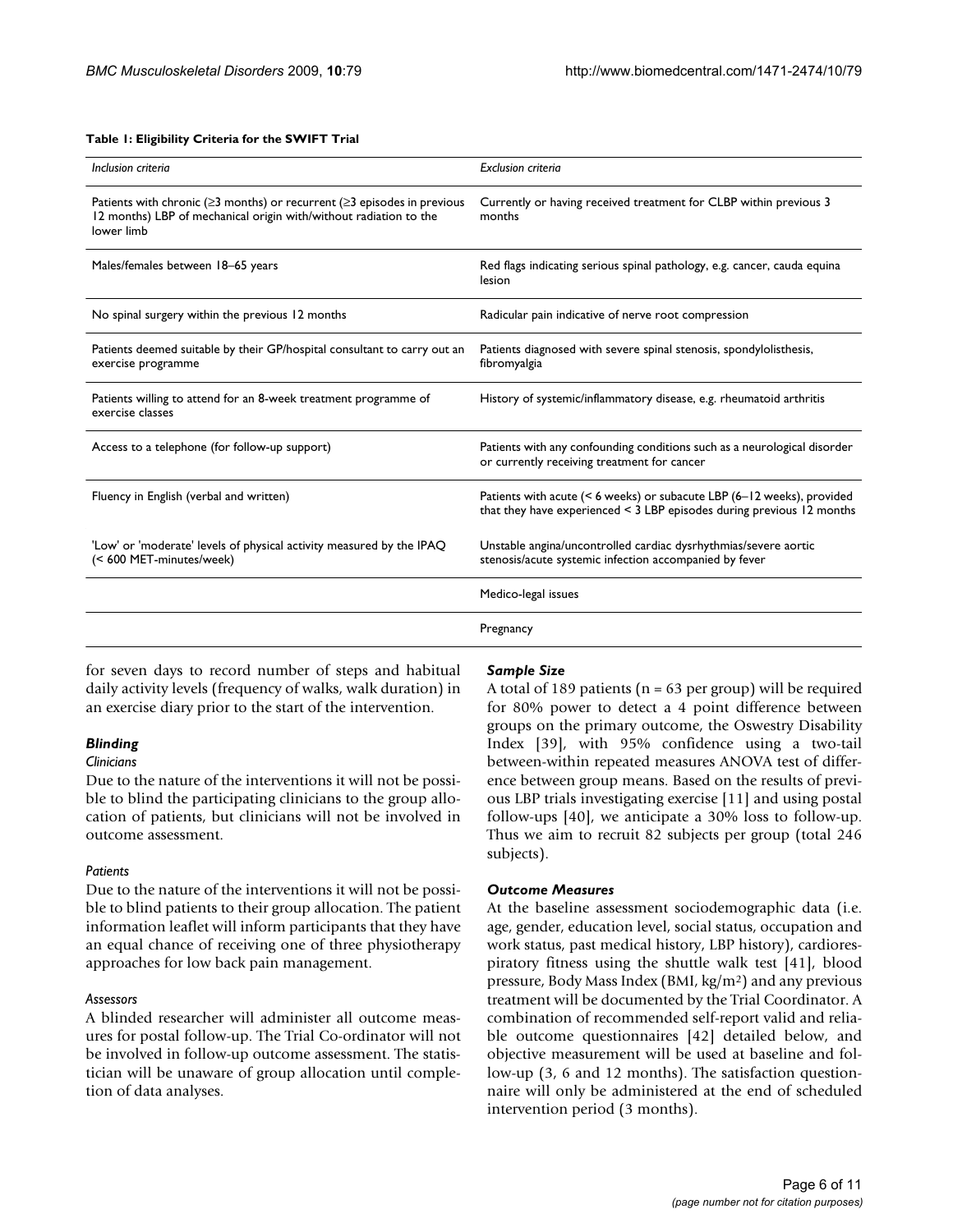## *Clinical Outcomes*

The **primary outcome measure** will be a change in:

(i) *Functional disability* due to LBP measured by the Oswestry Disability Index (ODI) [43]

The **secondary outcome measures** will be changes in:

(ii) *Pain* using Numerical Rating Scales for current and worst pain [44]

(iii) *Health-related quality of life* measured by the Euro-Qol questionnaire [45]

(iv) *Psycho-social beliefs* using the Fear Avoidance Beliefs Questionnaire [46] and the Back Beliefs Questionnaire [47]

(v) *Employment status and number of days reported sick leave over the past year* for those in paid employment only

(vi) *Self-report physical activity levels* using the International Physical Activity Questionnaire (IPAQ) [48],

(vii) *Objective physical activity levels* using an activPal™ device: a valid and reliable measure of walking that is capable of recording steps, time spent lying/sitting, standing and stepping under free living conditions [49] previously used by some of the authors in another LBP trial [50]. A sample of convenience of participants from each group will be requested to wear the activPAL™ on 3 separate occasions each lasting 7 days (1) at baseline, (2) 3 months and (3) 6 months after initial randomisation.

- (viii) Self efficacy questionnaire [51]
- (ix) Readiness to change questionnaire [52]

(x) *Patient satisfaction* will be assessed using Likert scales assessing satisfaction with outcome and satisfaction with care at 3 months [53]

# *Cost Outcomes*

Two cost outcomes will be used

(i) *Participants resource utilization* will be assessed using cost diaries developed and successfully used by the Principal Investigator in a previous RCT [54]. A random sample of 20% of cost diaries in each group will be verified by telephone interview with a researcher not involved in the day to day running of the trial to check the accuracy and ensure the quality of the data.

(ii) *Participant's health state* will be assessed using the EuroQol (EQ-5D) Questionnaire's Weighted Health Index [45] and Visual Analogue Scale.

Follow-up reminders will be given by phone and completed questionnaires returned by pre-paid envelopes.

## *Interventions*

#### *(i) Supervised exercise class (SEC)*

Within one week of randomisation, participants will commence the SEC. This class will follow a group-based format based on the 'Back to Fitness' programme used in the UK BEAM trial [9-11,13,14] which is underpinned by cognitive behavioural therapy principles designed to change participants behaviour by modifying their attitude to their LBP, i.e. 'hurt' does not mean harm [7,8]. First, each participant will attend the physiotherapy department for an initial individual assessment with the Chartered Physiotherapist delivering the class, where there will be discussion and agreement between the therapist and the patient on short and long-term goals; recording of the patient's exercise capabilities and perceived barriers to recovery and the individual's treatment expectations. Second, participants will attend the physiotherapy department of the relevant participating hospital once a week for 8 weeks for a one-hour supervised group exercise class led by a Chartered Physiotherapist. The physiotherapist will advise patients according to their individual goals and exercise capabilities, and help identify which exercise(s) they could continue independently of the treatment sessions, i.e. foster the development of self-management strategies. Subjects will also be required to rate their perceived exertion during the class on the Borg scale – a linear scale measuring level of breathlessness from 0= 'not breathless at all' to 10 = 'maximal'. [55,56]. Patients will be encouraged to accept responsibility for determining and carrying out their weekly programme of activity. Adherence with the supervised exercise programme will be recorded as the number of sessions attended. The number of sessions defined as adherence will be decided on completion of the trial.

#### *(ii) Walking programme (WP)*

Within one week of randomisation, participants will commence the WP, the focus being to increase physical activity through a graded walking programme. The WP is based on previous effective programmes in healthy sedentary adults [29,30,57,58] as no previous programmes for LBP are available.

As with the SEC, each participant will attend the physiotherapy department for an initial individual assessment, where there will be discussion and agreement between the therapist and the patient on short and long-term goals; recording of the patient's exercise capabilities and per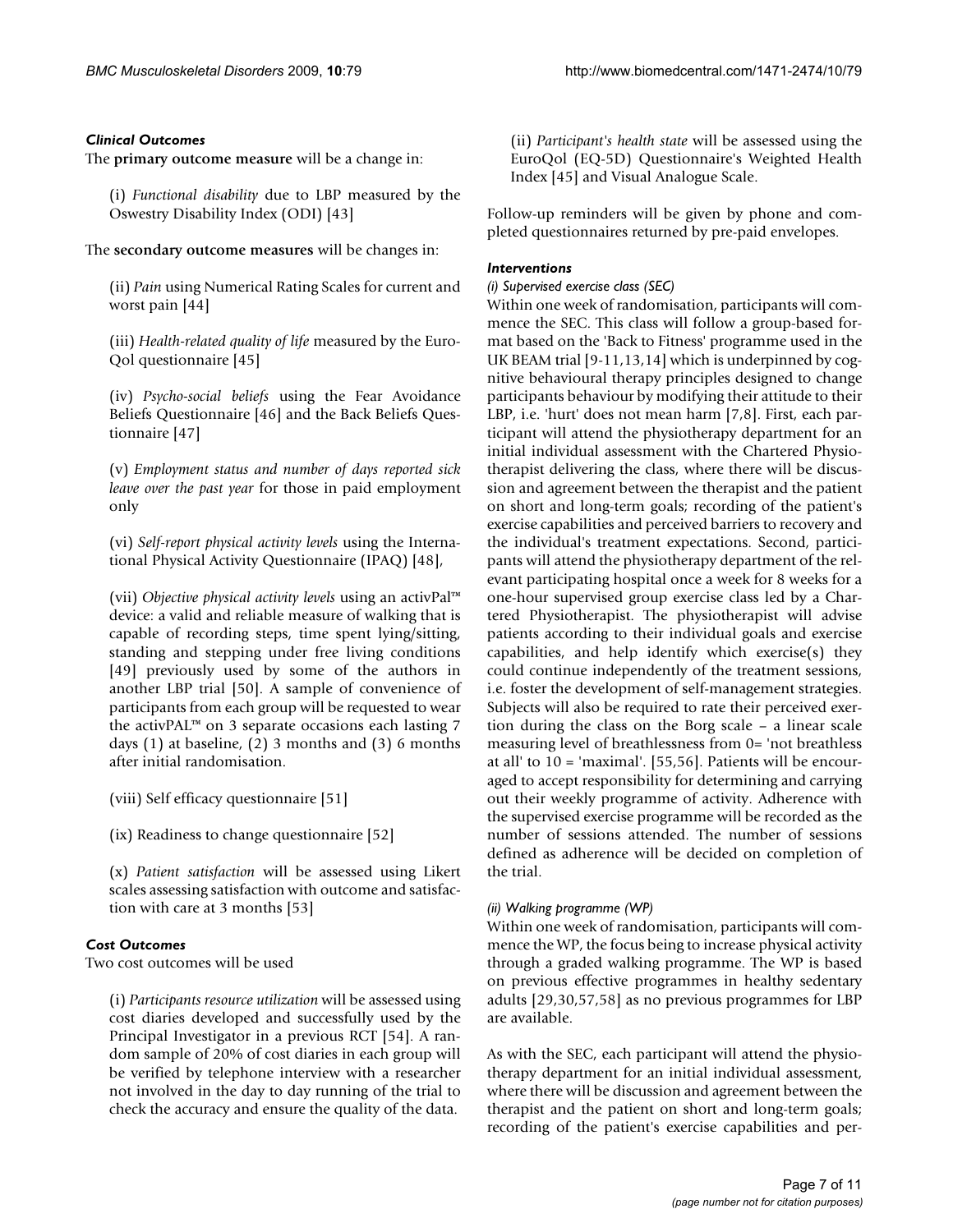ceived barriers to recovery and the individual's treatment expectations. The therapist will use the information recorded in the exercise diary to inform the starting point for the eight week progressive WP; the minimum being a 10 minute walk (approx 1200 steps) on at least four days per week to be decided with, where possible, one day's rest between walks. The aim of the programme is to progress to the American College of Sports Medicine guidelines of 30 minutes moderate intensity walking on five days per week by week five [20], and then to maintain this level for the remainder of the programme. The 30 minutes brisk walking may be accumulated in two or three shorter bouts if this is more attainable e.g. three 10 minute walks [30,58]. A recent review found no difference in the positive effects on cardiovascular fitness of empirical studies of accumulated or continuous physical activity in sedentary adults and highlighted the need for research to evaluate if accumulated exercise may increase compliance in previously sedentary adults [59]. All participants will be encouraged to use the Borg Breathlessness scale to establish their walking speed: targeting level three (moderate breathlessness) to four (somewhat severe), the minimum level required to achieve the benefits related to exercise [55,56].

Participants will be contacted once per week by telephone by the Chartered Physiotherapist who performed the initial assessment to progress their walking frequency and duration based on their exercise diary record of the previous week's walking, and to provide encouragement. These telephone calls will be based around a specifically developed telephone script based upon CBT principles. Participants will be advised that just like athletes, any unaccustomed exercise is likely to produce some muscle soreness [8]. Participants will use their Yamax Digiwalker Pedometer [60] as a motivational feedback tool, providing immediate information on activity levels [61].

Adherence with the walking programme will be assessed by the frequency, distance, number of steps taken and duration of walks recorded in the exercise diary. Specific adherence levels will be established once the trial is complete. At the end of the intervention subjects will reattend the physiotherapy department for a review appointment with a view to discharge from physiotherapy.

# *(iii) Usual Physiotherapy (UP) -Control Group*

Within one week of randomization, participants will commence individual usual physiotherapy at the discretion of the treating physiotherapist in the participating hospital. All physiotherapy treatments and the number of visits will be recorded for the study period in previously designed treatment record forms. On the basis of a previous RCT by the Principal Investigator in the Republic of Ireland public physiotherapy health service the anticipated mean (SD) number of treatments is 5.8 over a mean (SD) of 7.7

weeks (5.8) weeks [54]. A multimodal approach of education/advice, manipulative therapy and exercise therapy will be permitted on the basis of the results of previous surveys of physiotherapy practice in the UK and Ireland [32-34]. As part of this it is expected that subjects will be provided with an individualized exercise programme at the discretion of the treating therapist but will not be permitted to attend group exercise class or undertake a walking programme during the trial. Adherence will be assessed by the number of visits prior to discharge from physiotherapy.

# *Adverse effects or events*

No adverse events, apart from minor musculoskeletal complaints in the WP group, are anticipated but will be documented by type, length of time, and frequency should they occur [62].

# *Data Analysis*

Analysis will be by intention to treat. All participants and group allocation will be coded, sociodemographic data coded, and outcome questionnaires scored, and all data entered into the Statistical Package for the Social Sciences database for analysis following data cleaning and checking for errors. Analysis of the clinical outcome data will be performed by the statistician who will remain blinded to group identification until analysis is complete. Between group analyses will be performed to test for between group differences in each outcome from baseline at follow-up. Continuous outcome variables will be analysed using a mixed between-within repeated measures analysis of variance if the assumptions for parametric statistics hold. If substantial evidence of non-normality is found appropriate alternative (non-parametric) tests will be applied, and specified as the primary analysis method.

Using data from the cost diaries, the extent to which each of the interventions has impacted on subsequent use of health care will also be calculated and will cover all identifiable health care costs. The direct and indirect costs to patients receiving each intervention will be obtained. The health care services costs incurred during the intervention and year to follow up will be calculated using the relevant observable prices. Where prices cannot be observed shadow prices will estimated; mean and median health care utilization rates and associated direct service costs in addition to indirect and direct patient costs will be calculated for both intervention groups. Relationships between presenting LBP severity and utilization/cost will be investigated. An additional cost effectiveness analysis will use the magnitude of a mean and median change on the Oswestry Disability Questionnaire as the natural unit of outcome.

The resulting scores from the EQ-5D health state and the visual analog scale will be used to generate the health state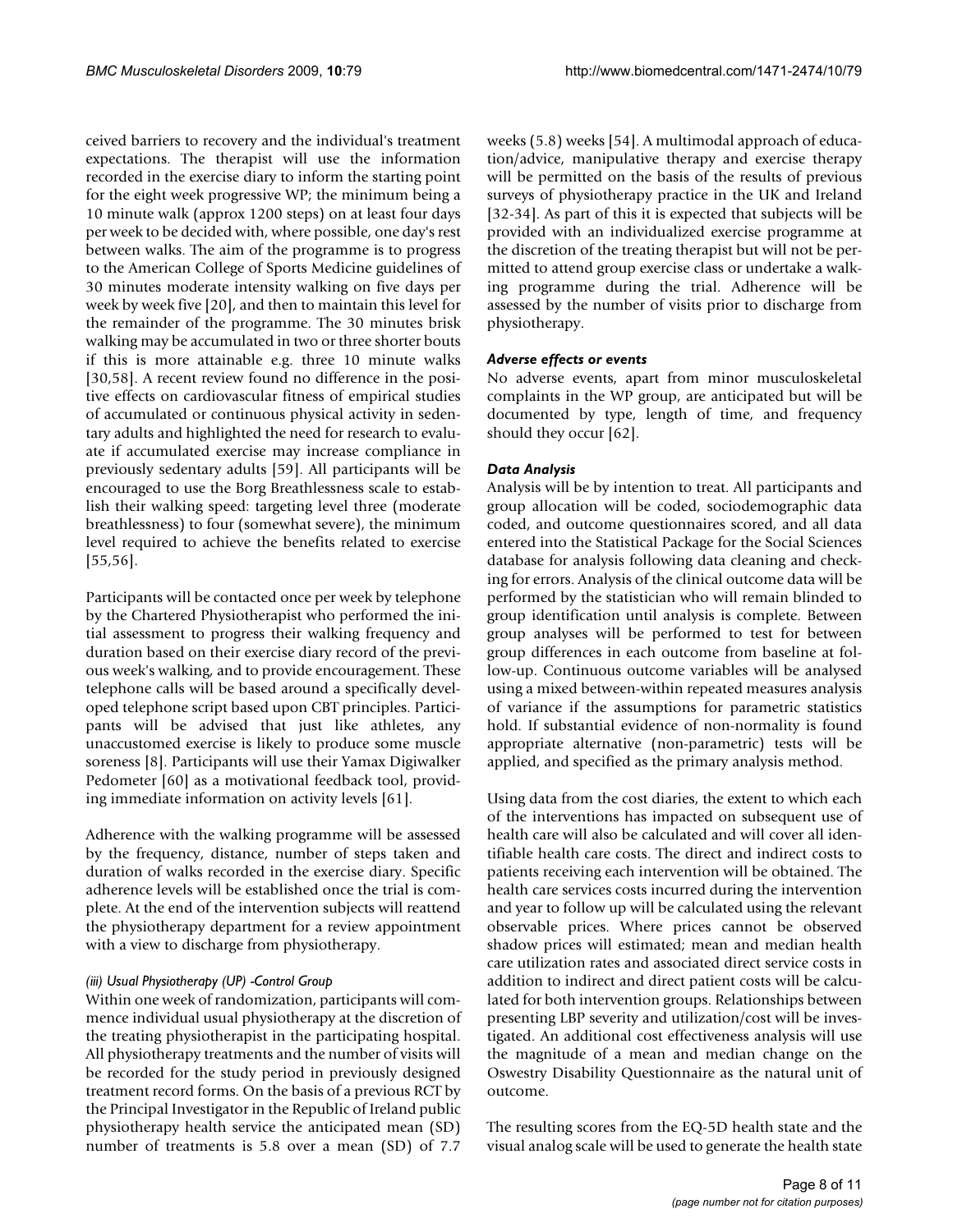utility values necessary for the within trial cost utility analysis (CUA). The CUA will allow the outcomes of this study to be compared to other studies allowing the relevant short term benefit of the interventions to be assessed.

# *Qualitative study*

A sample of participants from each group will be invited to participate in a semistructured telephone interview or to attend a focus group (one per intervention) at the end of the 6 month follow-up. These subjects will be contacted by letter and invited to contact the Trial Co-ordinator if they wish to participate. Both the focus group and telephone interviews will be conducted by an experienced interviewer with a predetermined set of questions. A "clue and process" format using a checklist of topics, will be used to ensure that the same basic areas are covered but allowing any issues of importance to the participants to emerge. The sessions will be audiotaped, minuted and transcribed verbatim for independent analysis of emergent themes. The main areas to be explored will be subjects' reasons for participation in the trial, their interpretation of study information and documentation, their experiences, expectations and satisfaction with the programme of care including barriers/motivators to participation in the relevant programme.

## *Data Analysis*

Qualitiative data from the telephone interviews and focus groups will be analysed using Burnard's thematic analysis [63]. Emerging themes will be identified and comparisons explored between patients' experience of trial participation, their perception of treatment effectiveness and response to each intervention, its impact, motivators and barriers to adherence, as well as their expectations and treatment preferences. A random sample of transcripts from each group will be selected and reviewed by an independent researcher not otherwise involved in the study for inter-rater and intra-rater reliability of identified themes.

#### **Discussion**

We have presented the rationale and design of a randomised controlled trial, with embedded qualitative and economic studies, to investigate and evaluate the difference in effectiveness of a walking programme and a supervised general exercise programme compared to usual physiotherapy, which will act as the control intervention, in subjects with chronic low back pain. The results of this study will be presented as soon as they are available.

# **Abbreviations**

The following abbreviations have been used in the manuscript: LBP: low back pain; CLBP: chronic low back pain; RCT: randomized controlled trial; CBT: cognitive behavioural therapy; UK: United Kingdom; SEC: supervised exercise class; WP: walking programme.

# **Competing interests**

The authors declare that they have no competing interests.

# **Authors' contributions**

All authors were involved in the design of the study. DHO will act as Principal Investigator and was responsible for drafting the paper, and all authors commented on the draft. All authors have read and approved the final manuscript.

#### **Acknowledgements**

The Health Research Board Project Grant 2007/79 funded this research. The authors wish to thank all hospitals, clinicians and patients for their participation in this project and Mr Rónán Doherty, Ms Clare Kelly and Ms Ruth Mills for data collection. The authors wish to acknowledge Mr Aodán Tynan for advice about cost analysis, and Dr Chris Lonsdale and Dr Suzanne Guerin for advice about qualitative study data analysis.

#### **References**

- 1. Croft PR, Dunn KM, Raspe H: **Course and prognosis of back pain in primary care: the epidemiological perspective.** *Pain* 2006, **122(1–2):**103.
- 2. Waddell G, Aylward M: *The scientific and conceptual basis of incapacity benefits* London TSO; 2005.
- 3. Hayden JA, van Tulder MW, Tomlinson G: **[Systematic review:](http://www.ncbi.nlm.nih.gov/entrez/query.fcgi?cmd=Retrieve&db=PubMed&dopt=Abstract&list_uids=15867410) [strategies to improve outcomes in chronic low back pain.](http://www.ncbi.nlm.nih.gov/entrez/query.fcgi?cmd=Retrieve&db=PubMed&dopt=Abstract&list_uids=15867410)** *Ann Intern Med* 2005, **142(9):**776-785.
- 4. van Tulder MW, Hayden JA, van Tulder MW, Malmivaara A, Koes BW: **[Exercise therapy for treatment of non-specific low back](http://www.ncbi.nlm.nih.gov/entrez/query.fcgi?cmd=Retrieve&db=PubMed&dopt=Abstract&list_uids=16034851) [pain.](http://www.ncbi.nlm.nih.gov/entrez/query.fcgi?cmd=Retrieve&db=PubMed&dopt=Abstract&list_uids=16034851)** *Cochrane Database Syst Rev* 2005:CD000335. Review
- 5. Chou R, Qaseem A, Snow V, Casey D, Cross JT Jr, Shekelle P, Owens DK: **[Clinical Efficacy Assessment Subcommittee of the](http://www.ncbi.nlm.nih.gov/entrez/query.fcgi?cmd=Retrieve&db=PubMed&dopt=Abstract&list_uids=17909209) American College of Physicians; American College of Physicians; American Pain Society Low Back Pain Clinical Guide[lines Panel: Diagnosis and treatment of low back pain: a joint](http://www.ncbi.nlm.nih.gov/entrez/query.fcgi?cmd=Retrieve&db=PubMed&dopt=Abstract&list_uids=17909209) clinical practice guideline from the American College of Phy[sicians and the American Pain Society.](http://www.ncbi.nlm.nih.gov/entrez/query.fcgi?cmd=Retrieve&db=PubMed&dopt=Abstract&list_uids=17909209)** *Ann Intern Med* 2007, **147(7):**478-91.
- 6. Airaksinen O, Brox JI, Cedraschi C, Hildebrandt J, Klaber-Moffett J, Kovacs F, Mannion AF, Reis S, Staal JB, Ursin H, Zanoli G: **[COST B13](http://www.ncbi.nlm.nih.gov/entrez/query.fcgi?cmd=Retrieve&db=PubMed&dopt=Abstract&list_uids=16550448) [Working Group on Guidelines for Chronic Low Back Pain:](http://www.ncbi.nlm.nih.gov/entrez/query.fcgi?cmd=Retrieve&db=PubMed&dopt=Abstract&list_uids=16550448) Chapter 4. European guidelines for the management of [chronic nonspecific low back pain.](http://www.ncbi.nlm.nih.gov/entrez/query.fcgi?cmd=Retrieve&db=PubMed&dopt=Abstract&list_uids=16550448)** *Eur Spine J* 2006, **15(Suppl 2):**S192-300.
- 7. Klaber-Moffett J, Carr J, Howarth E: **[High fear-avoiders of physi](http://www.ncbi.nlm.nih.gov/entrez/query.fcgi?cmd=Retrieve&db=PubMed&dopt=Abstract&list_uids=15167652)[cal activity benefit from an exercise program for patients](http://www.ncbi.nlm.nih.gov/entrez/query.fcgi?cmd=Retrieve&db=PubMed&dopt=Abstract&list_uids=15167652) [with back pain.](http://www.ncbi.nlm.nih.gov/entrez/query.fcgi?cmd=Retrieve&db=PubMed&dopt=Abstract&list_uids=15167652)** *Spine* 2004, **29:**1167-1172.
- 8. Pincus T, Vogel S, Burton AK, Santos R, Field AP: **[Fear avoidance](http://www.ncbi.nlm.nih.gov/entrez/query.fcgi?cmd=Retrieve&db=PubMed&dopt=Abstract&list_uids=17133530) [and prognosis in back pain: a systematic review and synthesis](http://www.ncbi.nlm.nih.gov/entrez/query.fcgi?cmd=Retrieve&db=PubMed&dopt=Abstract&list_uids=17133530) [of current evidence.](http://www.ncbi.nlm.nih.gov/entrez/query.fcgi?cmd=Retrieve&db=PubMed&dopt=Abstract&list_uids=17133530)** *Arthritis Rheum* 2006, **54(12):**3999-4010.
- 9. Klaber-Moffett J, Frost H: **Back to Fitness: The manual for physiotherapists to set up classes.** *Physiotherapy* 2000, **86(6):**295-305.
- 10. Frost H, Klaber-Moffett JA, Moser JS, Fairbank JCT: **[Randomised](http://www.ncbi.nlm.nih.gov/entrez/query.fcgi?cmd=Retrieve&db=PubMed&dopt=Abstract&list_uids=7833752) [controlled trial for evaluation of fitness programme for](http://www.ncbi.nlm.nih.gov/entrez/query.fcgi?cmd=Retrieve&db=PubMed&dopt=Abstract&list_uids=7833752) [patients with chronic low back pain.](http://www.ncbi.nlm.nih.gov/entrez/query.fcgi?cmd=Retrieve&db=PubMed&dopt=Abstract&list_uids=7833752)** *BMJ* 1995, **310:**151-154.
- 11. Klaber-Moffett J, Torgensen D, Bell-Syer S, Jackson D, Llewlyn-Phillips H, Farrin A, Barber J: **[Randomised controlled trial of exercise](http://www.ncbi.nlm.nih.gov/entrez/query.fcgi?cmd=Retrieve&db=PubMed&dopt=Abstract&list_uids=10426734) [for low back pain: clinical outcomes, costs and preferences.](http://www.ncbi.nlm.nih.gov/entrez/query.fcgi?cmd=Retrieve&db=PubMed&dopt=Abstract&list_uids=10426734)** *BMJ* 1999, **319:**279-283.
- 12. Byrne K, Doody C, Hurley DA: **[Exercise therapy for low back](http://www.ncbi.nlm.nih.gov/entrez/query.fcgi?cmd=Retrieve&db=PubMed&dopt=Abstract&list_uids=16084749) [pain: A small-scale exploratory survey of current physiother](http://www.ncbi.nlm.nih.gov/entrez/query.fcgi?cmd=Retrieve&db=PubMed&dopt=Abstract&list_uids=16084749)apy practice in the Republic of Ireland acute hospital setting.** *Man Ther* 2006, **11(4):**272-278.
- 13. Carr JL, Klaber-Moffett JA, Howarth E, Richmond SJ, Torgensen DJ, Jackson DA, Metcalfe CJ: **A randomised trial comparing a group exercise programme for back pain patients with individual physiotherapy in a severely deprived area.** *Disab Rehab* 2005, **27(16):**929-937.
- 14. UK BEAM Trial Team: **United Kingdom back pain exercise and manipulation (UK BEAM) randomised trial: effectiveness of**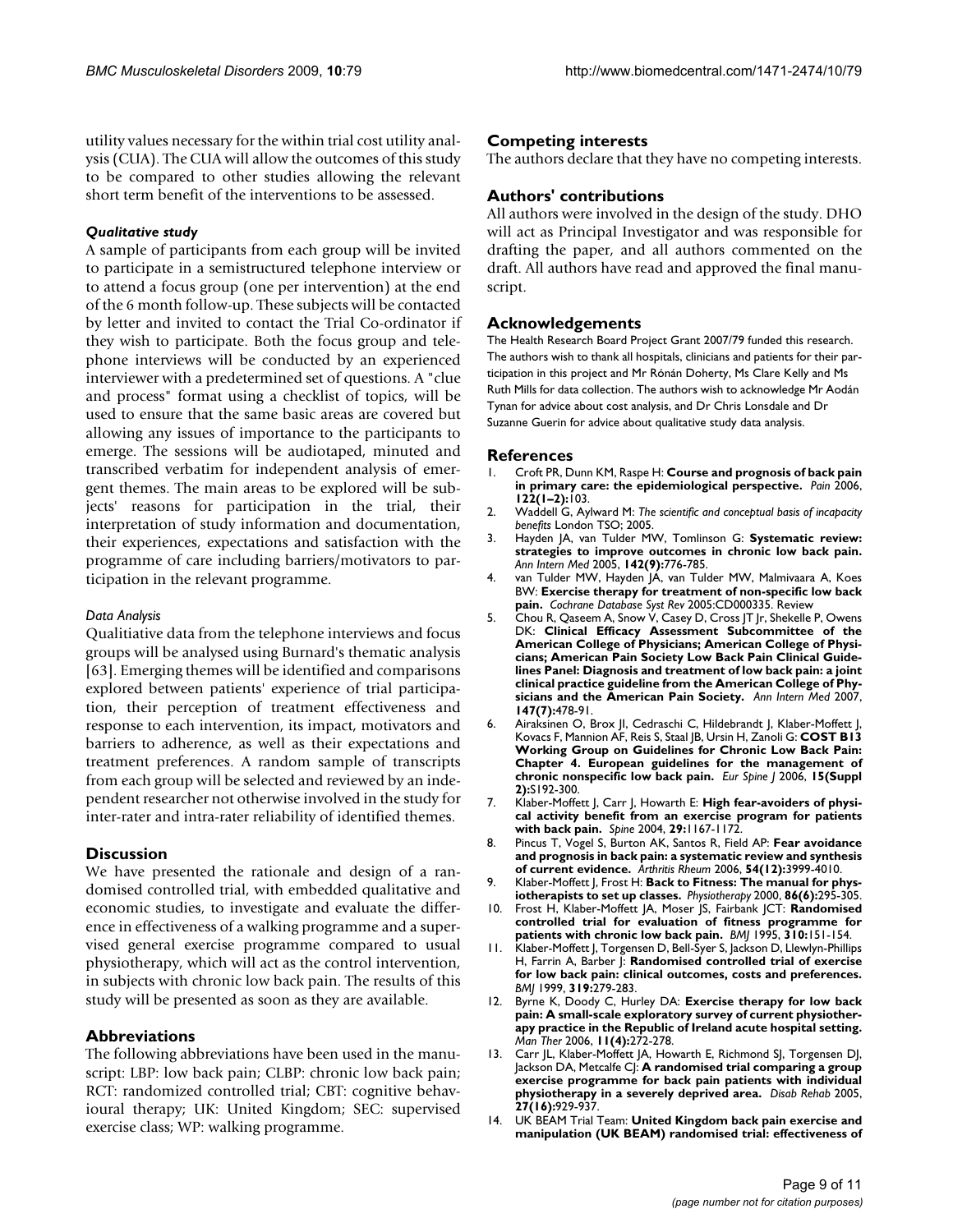**physical treatments for back pain in primary care.** *BMJ* 2004, **11;329(7479):**1377.

- 15. Indahl A, Haldorsen EH, Holm S, Reikeras O, Ursin H: **[Five year fol](http://www.ncbi.nlm.nih.gov/entrez/query.fcgi?cmd=Retrieve&db=PubMed&dopt=Abstract&list_uids=9854762)[low up study of a controlled trial using light mobilisation and](http://www.ncbi.nlm.nih.gov/entrez/query.fcgi?cmd=Retrieve&db=PubMed&dopt=Abstract&list_uids=9854762) [an informative approach to low back pain.](http://www.ncbi.nlm.nih.gov/entrez/query.fcgi?cmd=Retrieve&db=PubMed&dopt=Abstract&list_uids=9854762)** *Spine* 1998, **23(23):**2625-30.
- 16. Frost H, Lamb SE, Doll H, Rivero-Arias O, Taffe Carver PT, Stewart-Brown S: **[Randomised controlled trial of physiotherapy treat](http://www.ncbi.nlm.nih.gov/entrez/query.fcgi?cmd=Retrieve&db=PubMed&dopt=Abstract&list_uids=15377573)[ments versus advice for low back pain: Clinical effectiveness](http://www.ncbi.nlm.nih.gov/entrez/query.fcgi?cmd=Retrieve&db=PubMed&dopt=Abstract&list_uids=15377573) [and cost.](http://www.ncbi.nlm.nih.gov/entrez/query.fcgi?cmd=Retrieve&db=PubMed&dopt=Abstract&list_uids=15377573)** *BMJ* 2004, **329(7468):**708. Epub 2004 Sep 17
- 17. Storheim K, Brox JI, Holm I, Koller AK, Bo K: **[Intensive group](http://www.ncbi.nlm.nih.gov/entrez/query.fcgi?cmd=Retrieve&db=PubMed&dopt=Abstract&list_uids=12809196) [training versus cognitive intervention in subacute low back](http://www.ncbi.nlm.nih.gov/entrez/query.fcgi?cmd=Retrieve&db=PubMed&dopt=Abstract&list_uids=12809196) pain: short term results of a single blind randomised control[led trial.](http://www.ncbi.nlm.nih.gov/entrez/query.fcgi?cmd=Retrieve&db=PubMed&dopt=Abstract&list_uids=12809196)** *J Rehabil Med* 2003, **35(3):**132-140.
- 18. National Institute of Clinical Excellence: **Four commonly used methods to increase physical activity.** London: NICE; 2006.
- 19. Siegel PZ, Brackbill RM, Heath GW: **The epidemiology of walking for exercise: implications for promoting activity among sedentary groups.** *Am J Pub Health* 1995, **85:**706-10.
- 20. American College of Sports Medicine: *ACSM's Guidelines for Exercise Testing and Prescription* Philadelphia: Lippincott Williams and Wilkins; 2006.
- 21. Tudor-Locke C, Hatano Y, Pangrazi RP, Kang M: **[Revisiting "how](http://www.ncbi.nlm.nih.gov/entrez/query.fcgi?cmd=Retrieve&db=PubMed&dopt=Abstract&list_uids=18562971) [many steps are enough?".](http://www.ncbi.nlm.nih.gov/entrez/query.fcgi?cmd=Retrieve&db=PubMed&dopt=Abstract&list_uids=18562971)** *Med Sci Sports Exerc* 2008, **40(7 Suppl):**s537-43.
- 22. Murphy MH, Nevill AM, Murtagh EM, Holder RL: **[The effect of](http://www.ncbi.nlm.nih.gov/entrez/query.fcgi?cmd=Retrieve&db=PubMed&dopt=Abstract&list_uids=17275896) [walking on fitness, fatness and resting blood pressure: a](http://www.ncbi.nlm.nih.gov/entrez/query.fcgi?cmd=Retrieve&db=PubMed&dopt=Abstract&list_uids=17275896) [meta-analysis of randomised, controlled trials.](http://www.ncbi.nlm.nih.gov/entrez/query.fcgi?cmd=Retrieve&db=PubMed&dopt=Abstract&list_uids=17275896)** *Prev Med* 2007, **44(5):**377-85.
- 23. Verbunt JA, Westerterp KR, Heijden GJ van der, Seelen HA, Vlaeyen JW, Knottnerus JA: **Physical activity in daily life in patients with chronic low back pain.** *Arch Phys Med Rehab* 2001, **82:**726-730.
- 24. Ryan CG, Grant PM, Dall PM, Gray H, Newton M, Granat M: **[Indi](http://www.ncbi.nlm.nih.gov/entrez/query.fcgi?cmd=Retrieve&db=PubMed&dopt=Abstract&list_uids=19226242)[viduals with chronic low back pain have a lower level, and an](http://www.ncbi.nlm.nih.gov/entrez/query.fcgi?cmd=Retrieve&db=PubMed&dopt=Abstract&list_uids=19226242) altered pattern of physical activity compared with matched [controls: an observational study.](http://www.ncbi.nlm.nih.gov/entrez/query.fcgi?cmd=Retrieve&db=PubMed&dopt=Abstract&list_uids=19226242)** *Aust J Physiother* 2009, **55(1):**53-58.
- 25. Hurley DA, Brady L, O'Brien E, McDonough SM, Baxter GD, Heneghan C: **Subjective and objective evaluation of the physical activity profiles of people with low back pain and agematched controls over 7-days.** *J Bone Joint Surg Br Proceedings* in press.
- 26. Torstensen TA, Ljunggren AE, Meen HD, Odland E, Mowinckel P, Geijerstam S: **[Efficiency and costs of medical exercise therapy,](http://www.ncbi.nlm.nih.gov/entrez/query.fcgi?cmd=Retrieve&db=PubMed&dopt=Abstract&list_uids=9854761) [conventional physiotherapy and self exercise in patients with](http://www.ncbi.nlm.nih.gov/entrez/query.fcgi?cmd=Retrieve&db=PubMed&dopt=Abstract&list_uids=9854761) [chronic low back pain.](http://www.ncbi.nlm.nih.gov/entrez/query.fcgi?cmd=Retrieve&db=PubMed&dopt=Abstract&list_uids=9854761)** *Spine* 1998, **23:**2616-2624.
- 27. Hurwitz EL, Morgenstren H, Kominski GF, Yu F, Chiang LM: **[A ran](http://www.ncbi.nlm.nih.gov/entrez/query.fcgi?cmd=Retrieve&db=PubMed&dopt=Abstract&list_uids=16540862)[domised trial of chiropractic and medical care for patients](http://www.ncbi.nlm.nih.gov/entrez/query.fcgi?cmd=Retrieve&db=PubMed&dopt=Abstract&list_uids=16540862) with low back pain: eighteen months follow up outcomes** [from the UCLA low back pain study.](http://www.ncbi.nlm.nih.gov/entrez/query.fcgi?cmd=Retrieve&db=PubMed&dopt=Abstract&list_uids=16540862) **31(6):**611-621.
- 28. Hillsdon M, Foster C, Thorogood M: **Interventions for promoting physical activity.** *Cochrane Database Syst Rev* 2005, **25(1):**CD003180.
- 29. Murphy MH, Murtagh EM, Boreham CA, Hare LG, Nevill AM: **[The](http://www.ncbi.nlm.nih.gov/entrez/query.fcgi?cmd=Retrieve&db=PubMed&dopt=Abstract&list_uids=16716211) [effect of a worksite based walking programme on cardiovas](http://www.ncbi.nlm.nih.gov/entrez/query.fcgi?cmd=Retrieve&db=PubMed&dopt=Abstract&list_uids=16716211)[cular risk in previously sedentary civil servants.](http://www.ncbi.nlm.nih.gov/entrez/query.fcgi?cmd=Retrieve&db=PubMed&dopt=Abstract&list_uids=16716211)** *BMC Public Health* 2006, **6:**136.
- 30. Tully MA, Cupples ME, Chan WS, McGlade K, Young IS: **[Brisk walk](http://www.ncbi.nlm.nih.gov/entrez/query.fcgi?cmd=Retrieve&db=PubMed&dopt=Abstract&list_uids=15917061)[ing, fitness, and cardiovascular risk: a randomized controlled](http://www.ncbi.nlm.nih.gov/entrez/query.fcgi?cmd=Retrieve&db=PubMed&dopt=Abstract&list_uids=15917061) [trial in primary care.](http://www.ncbi.nlm.nih.gov/entrez/query.fcgi?cmd=Retrieve&db=PubMed&dopt=Abstract&list_uids=15917061)** *Prev Med* 2005, **41(2):**622-8.
- 31. Bravata DM, Smith-Spangler C, Sundaram V, Gienger AL, Lin N, Lewis R, Stave CD, Olkin I, Sirard JR: **[Using pedometers to increase](http://www.ncbi.nlm.nih.gov/entrez/query.fcgi?cmd=Retrieve&db=PubMed&dopt=Abstract&list_uids=18029834) [physical activity and improve health: A systematic review.](http://www.ncbi.nlm.nih.gov/entrez/query.fcgi?cmd=Retrieve&db=PubMed&dopt=Abstract&list_uids=18029834)** *JAMA* 2007, **298(19):**2296-304.
- 32. Casserley-Feeney SN, Bury G, Daly L, Hurley DA: **[Physiotherapy](http://www.ncbi.nlm.nih.gov/entrez/query.fcgi?cmd=Retrieve&db=PubMed&dopt=Abstract&list_uids=17683968) [for low back pain: Differences between public and private](http://www.ncbi.nlm.nih.gov/entrez/query.fcgi?cmd=Retrieve&db=PubMed&dopt=Abstract&list_uids=17683968) [healthcare sectors in Ireland.](http://www.ncbi.nlm.nih.gov/entrez/query.fcgi?cmd=Retrieve&db=PubMed&dopt=Abstract&list_uids=17683968)** *Man Ther* 2008, **13(5):**441-9.
- 33. Foster NE, Thompson KA, Baxter GD, Allen JM: **[Management of](http://www.ncbi.nlm.nih.gov/entrez/query.fcgi?cmd=Retrieve&db=PubMed&dopt=Abstract&list_uids=10404576) [non-specific low back pain by physiotherapists in Britain and](http://www.ncbi.nlm.nih.gov/entrez/query.fcgi?cmd=Retrieve&db=PubMed&dopt=Abstract&list_uids=10404576) [Ireland.](http://www.ncbi.nlm.nih.gov/entrez/query.fcgi?cmd=Retrieve&db=PubMed&dopt=Abstract&list_uids=10404576)** *Spine* 1999, **24(13):**1332-1342.
- 34. Gracey JH, McDonough SM, Baxter GD: **[Physiotherapy manage](http://www.ncbi.nlm.nih.gov/entrez/query.fcgi?cmd=Retrieve&db=PubMed&dopt=Abstract&list_uids=11840108)[ment of low back pain: A survey of current practice in North](http://www.ncbi.nlm.nih.gov/entrez/query.fcgi?cmd=Retrieve&db=PubMed&dopt=Abstract&list_uids=11840108)[ern Ireland.](http://www.ncbi.nlm.nih.gov/entrez/query.fcgi?cmd=Retrieve&db=PubMed&dopt=Abstract&list_uids=11840108)** *Spine* 2002, **27(4):**406-411.
- 35. Zwarenstein M, Treweek S, Gagnier JJ, Altman DG, Tunis S, Haynes B, Oxman AD, Moher D, CONSORT group; Pragmatic Trials in

Healthcare (Practihc) group: **[Improving the reporting of prag](http://www.ncbi.nlm.nih.gov/entrez/query.fcgi?cmd=Retrieve&db=PubMed&dopt=Abstract&list_uids=19001484)[matic trials: an extension of the CONSORT statement.](http://www.ncbi.nlm.nih.gov/entrez/query.fcgi?cmd=Retrieve&db=PubMed&dopt=Abstract&list_uids=19001484)** *BMJ* 2008, **337:**a2390.

- 36. Houben RM, Ostelo RW, Vlaeyen JW, Wolters PM, Peters M, Stompvan den Berg SG: **[Health care providers' orientations towards](http://www.ncbi.nlm.nih.gov/entrez/query.fcgi?cmd=Retrieve&db=PubMed&dopt=Abstract&list_uids=15737810) [common low back pain predict perceived harmfulness of](http://www.ncbi.nlm.nih.gov/entrez/query.fcgi?cmd=Retrieve&db=PubMed&dopt=Abstract&list_uids=15737810) physical activities and recommendations regarding return to [normal activity.](http://www.ncbi.nlm.nih.gov/entrez/query.fcgi?cmd=Retrieve&db=PubMed&dopt=Abstract&list_uids=15737810)** *Eur J Pain* 2005, **9(2):**173-83.
- 37. Jamnik VK, Gledhill N, Shephard RJ: **[Revised clearance for partic](http://www.ncbi.nlm.nih.gov/entrez/query.fcgi?cmd=Retrieve&db=PubMed&dopt=Abstract&list_uids=18059594)[ipation in physical activity: greater screening responsibility](http://www.ncbi.nlm.nih.gov/entrez/query.fcgi?cmd=Retrieve&db=PubMed&dopt=Abstract&list_uids=18059594) [for qualified university-educated fitness professionals.](http://www.ncbi.nlm.nih.gov/entrez/query.fcgi?cmd=Retrieve&db=PubMed&dopt=Abstract&list_uids=18059594)** *Appl Physiol Nutr Metab* 2007, **32(6):**1191-7.
- 38. *Back Book* London: HMSO Stationery Office; 1996.
- 39. Frost H, Lamb SE, Stewart-Brown S: **[Responsiveness of a patient](http://www.ncbi.nlm.nih.gov/entrez/query.fcgi?cmd=Retrieve&db=PubMed&dopt=Abstract&list_uids=18824951) specific outcome measure compared with the Oswestry Dis[ability Index v2.1 and Roland and Morris Disability Question](http://www.ncbi.nlm.nih.gov/entrez/query.fcgi?cmd=Retrieve&db=PubMed&dopt=Abstract&list_uids=18824951)naire for patients with subacute and chronic low back pain.** *Spine* 2008, **33(22):**2450-7.
- 40. Hurley DA, McDonough SM, Dempster M, Moore AP, Baxter GD: **[A](http://www.ncbi.nlm.nih.gov/entrez/query.fcgi?cmd=Retrieve&db=PubMed&dopt=Abstract&list_uids=15480130) [randomized clinical trial of manipulative therapy and inter](http://www.ncbi.nlm.nih.gov/entrez/query.fcgi?cmd=Retrieve&db=PubMed&dopt=Abstract&list_uids=15480130)**[ferential therapy for acute low back pain.](http://www.ncbi.nlm.nih.gov/entrez/query.fcgi?cmd=Retrieve&db=PubMed&dopt=Abstract&list_uids=15480130) **29(20):**2207-16.
- 41. Taylor S, Frost H, Taylor A, Barker K: **[Reliability and responsive](http://www.ncbi.nlm.nih.gov/entrez/query.fcgi?cmd=Retrieve&db=PubMed&dopt=Abstract&list_uids=11725598)[ness of the shuttle walking test in patients with chronic low](http://www.ncbi.nlm.nih.gov/entrez/query.fcgi?cmd=Retrieve&db=PubMed&dopt=Abstract&list_uids=11725598) [back pain.](http://www.ncbi.nlm.nih.gov/entrez/query.fcgi?cmd=Retrieve&db=PubMed&dopt=Abstract&list_uids=11725598)** *Physiother Res Int* 2001, **6(3):**170-178.
- 42. Bombardier C: **Outcome assessments in the evaluation of treatment of spinal disorders: summary and general recommendations.** *Spine* 2000, **24(25):**3100-3103.
- 43. Roland M, Fairbank J: **[The Roland-Morris Disability Question](http://www.ncbi.nlm.nih.gov/entrez/query.fcgi?cmd=Retrieve&db=PubMed&dopt=Abstract&list_uids=11124727)[naire and the Oswestry Disability Questionnaire.](http://www.ncbi.nlm.nih.gov/entrez/query.fcgi?cmd=Retrieve&db=PubMed&dopt=Abstract&list_uids=11124727)** *Spine* 2000, **25(24):**3115-24.
- 44. Melzack R, Katz J: **Pain assessment in adult patients.** In *Wall and Melzack's Textbook of Pain* 5th edition. Edited by: McMahon SB, Koltzenburg M. Amsterdam: Elsevier; 2006.
- 45. EuroQol Group: **[EuroQol: a new facility for the measurement](http://www.ncbi.nlm.nih.gov/entrez/query.fcgi?cmd=Retrieve&db=PubMed&dopt=Abstract&list_uids=10109801) [of health related quality of life.](http://www.ncbi.nlm.nih.gov/entrez/query.fcgi?cmd=Retrieve&db=PubMed&dopt=Abstract&list_uids=10109801)** *Health Policy* 1990, **16(3):**199-208.
- 46. Waddell G, Newton M, Henderson I, Somerville D, Main CJ: **[A Fear-](http://www.ncbi.nlm.nih.gov/entrez/query.fcgi?cmd=Retrieve&db=PubMed&dopt=Abstract&list_uids=8455963)Avoidance Beliefs Questionnaire (FABQ) and the role of [fear-avoidance beliefs in chronic low back pain and disability.](http://www.ncbi.nlm.nih.gov/entrez/query.fcgi?cmd=Retrieve&db=PubMed&dopt=Abstract&list_uids=8455963)** *Pain* 1993, **52:**157-168.
- 47. Symonds TL, Burton AK, Tillotson KM, Main CJ: **[Do attitudes and](http://www.ncbi.nlm.nih.gov/entrez/query.fcgi?cmd=Retrieve&db=PubMed&dopt=Abstract&list_uids=8672790) [beliefs influence work loss due to low back trouble?](http://www.ncbi.nlm.nih.gov/entrez/query.fcgi?cmd=Retrieve&db=PubMed&dopt=Abstract&list_uids=8672790)** *Occup Med (Lond)* 1996, **46(1):**25-32.
- 48. Craig CL, Marshall AL, Sjöström M, Bauman AE, Booth ML, Ainsworth BE, Pratt M, Ekelund U, Yngve A, Sallis JF, Oja P: **[Interna](http://www.ncbi.nlm.nih.gov/entrez/query.fcgi?cmd=Retrieve&db=PubMed&dopt=Abstract&list_uids=12900694)[tional physical activity questionnaire: 12-country reliability](http://www.ncbi.nlm.nih.gov/entrez/query.fcgi?cmd=Retrieve&db=PubMed&dopt=Abstract&list_uids=12900694) [and validity.](http://www.ncbi.nlm.nih.gov/entrez/query.fcgi?cmd=Retrieve&db=PubMed&dopt=Abstract&list_uids=12900694)** *Med Sci Sports Exerc* 2003, **35(8):**1381-95.
- 49. Ryan CG, Grant PM, Tigbe WW, Granat MH: **[The validity and reli](http://www.ncbi.nlm.nih.gov/entrez/query.fcgi?cmd=Retrieve&db=PubMed&dopt=Abstract&list_uids=16825270)[ability of a novel activity monitor as a measure of walking.](http://www.ncbi.nlm.nih.gov/entrez/query.fcgi?cmd=Retrieve&db=PubMed&dopt=Abstract&list_uids=16825270)** *Br J Sports Med* 2006, **40(9):**779-784.
- 50. McDonough SM, Liddle SD, Hunter R, Walsh DM, Glasgow P, Gormley G, Hurley D, Delitto A, Park J, Bradbury I, Baxter GD: **[Exercise](http://www.ncbi.nlm.nih.gov/entrez/query.fcgi?cmd=Retrieve&db=PubMed&dopt=Abstract&list_uids=18325114) [and manual auricular acupuncture: a pilot assessor-blind](http://www.ncbi.nlm.nih.gov/entrez/query.fcgi?cmd=Retrieve&db=PubMed&dopt=Abstract&list_uids=18325114) randomised controlled trial. (The acupuncture and person[alised exercise programme \(APEP\) trial\).](http://www.ncbi.nlm.nih.gov/entrez/query.fcgi?cmd=Retrieve&db=PubMed&dopt=Abstract&list_uids=18325114)** *BMC Musculoskelet Disord* 2008, **9:**31.
- Schwarzer R, Jerusalem M: Generalised Self-Efficacy scale. In *Measures in Health Psychology Portfolio* Edited by: Wright S, Johnston M, Weinman J. Windsor: NFER-Nelson; 1995.
- 52. Marcus BH, Rossi JS, Selby VC, Niaura RS, Abrams DB: **[The stages](http://www.ncbi.nlm.nih.gov/entrez/query.fcgi?cmd=Retrieve&db=PubMed&dopt=Abstract&list_uids=1286658) [and processes of exercise adoption and maintenance in a](http://www.ncbi.nlm.nih.gov/entrez/query.fcgi?cmd=Retrieve&db=PubMed&dopt=Abstract&list_uids=1286658) [worksite sample.](http://www.ncbi.nlm.nih.gov/entrez/query.fcgi?cmd=Retrieve&db=PubMed&dopt=Abstract&list_uids=1286658)** *Health Psychol* 1992, **11(6):**386-95.
- 53. Hills R, Kitchen S: **[Satisfaction with outpatient physiotherapy.](http://www.ncbi.nlm.nih.gov/entrez/query.fcgi?cmd=Retrieve&db=PubMed&dopt=Abstract&list_uids=17454796) [A survey comparing the views of patients with acute and](http://www.ncbi.nlm.nih.gov/entrez/query.fcgi?cmd=Retrieve&db=PubMed&dopt=Abstract&list_uids=17454796) [chronic musculoskeletal conditions.](http://www.ncbi.nlm.nih.gov/entrez/query.fcgi?cmd=Retrieve&db=PubMed&dopt=Abstract&list_uids=17454796)** *Physiother Theory Pract* 2007, **23:**21-36.
- 54. Casserley-Feeney SN, Bury G, Daly L, Hurley DA: **The Access Trial: Randomised controlled trial of public hospital-based versus private community-based physiotherapy for low back pain: 12 month follow-up clinical outcome results.** *J Bone Joint Surg Br Proceedings* in press.
- 55. Borg GA: **[Psychophysical bases of perceived exertion.](http://www.ncbi.nlm.nih.gov/entrez/query.fcgi?cmd=Retrieve&db=PubMed&dopt=Abstract&list_uids=7154893)** *Med Sci Sports Exerc* 1982, **14(5):**377-381.